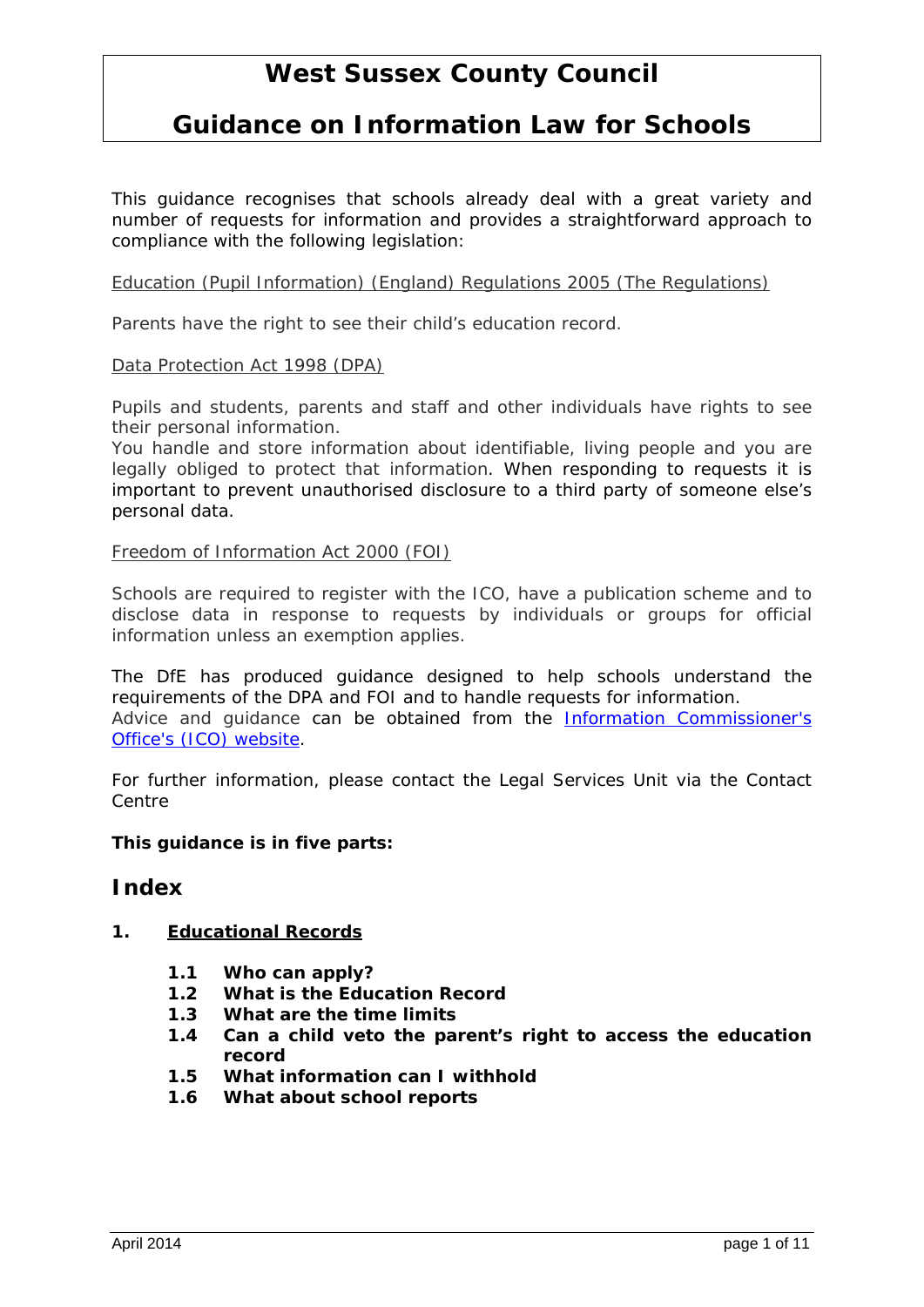## **Guidance on Information Law for Schools**

#### **2. Data Protection**

- **2.1 Registration with the Information Commissioners Office (ICO)**
- **2.2 Eight data protection principles**
- **2.3 Rights to know, delete, correct record.**
- **2.4 Requests for personal data made under DPA**
- 2.4.1 What are the timescales for dealing with requests?

2.4.2 Who has parental responsibility and therefore can request his/her child's personal data?

- 2.4.3 At what age can a child make their own subject access request?
- 2.4.4 When is a pupil's consent needed before disclosure to a parent?
- 2.4.5 Can any other information be withheld?
- 2.4.6 Can a fee be charged?
- **2.5 Preparing a file for disclosure.**
- **2.6 Disclosure to other agencies e.g. police**
- 2.6.1 Requests from police/fraud office
- 2.6.2 Court orders for disclosure
- 2.6.3 Education agencies
- 2.6.4 Other third parties

#### **3. Freedom of Information Act**

- **3.1 How to deal with a request for information**
- 3.1.1 What is a valid request?
- 3.1.2 What are the time limits
- 3.1.3 Can I charge a fee?
- 3.1.4 When can we refuse a request?
- 3.1.5 What are the exemptions?
- 3.1.6 What is the public interest test?
- 3.1.7 What are the required elements of a response letter?<br>3.2 Requests for Datasets

#### **3.2 Requests for Datasets**

- 3.2.1 What is a dataset?
- 3.2.2 How should I respond to a request for a dataset?
- **3.3 Publication scheme**

#### **4. Serious data breaches**

- **4.1 Security of data-7th Principle.**
- **4.2 Reporting serious breaches.**
- **4.3 Resources**

#### **5. Publication of schools' exam results**

- **5.1 objections to publication**
- **5.2 notification**
- **5.3 privacy notices**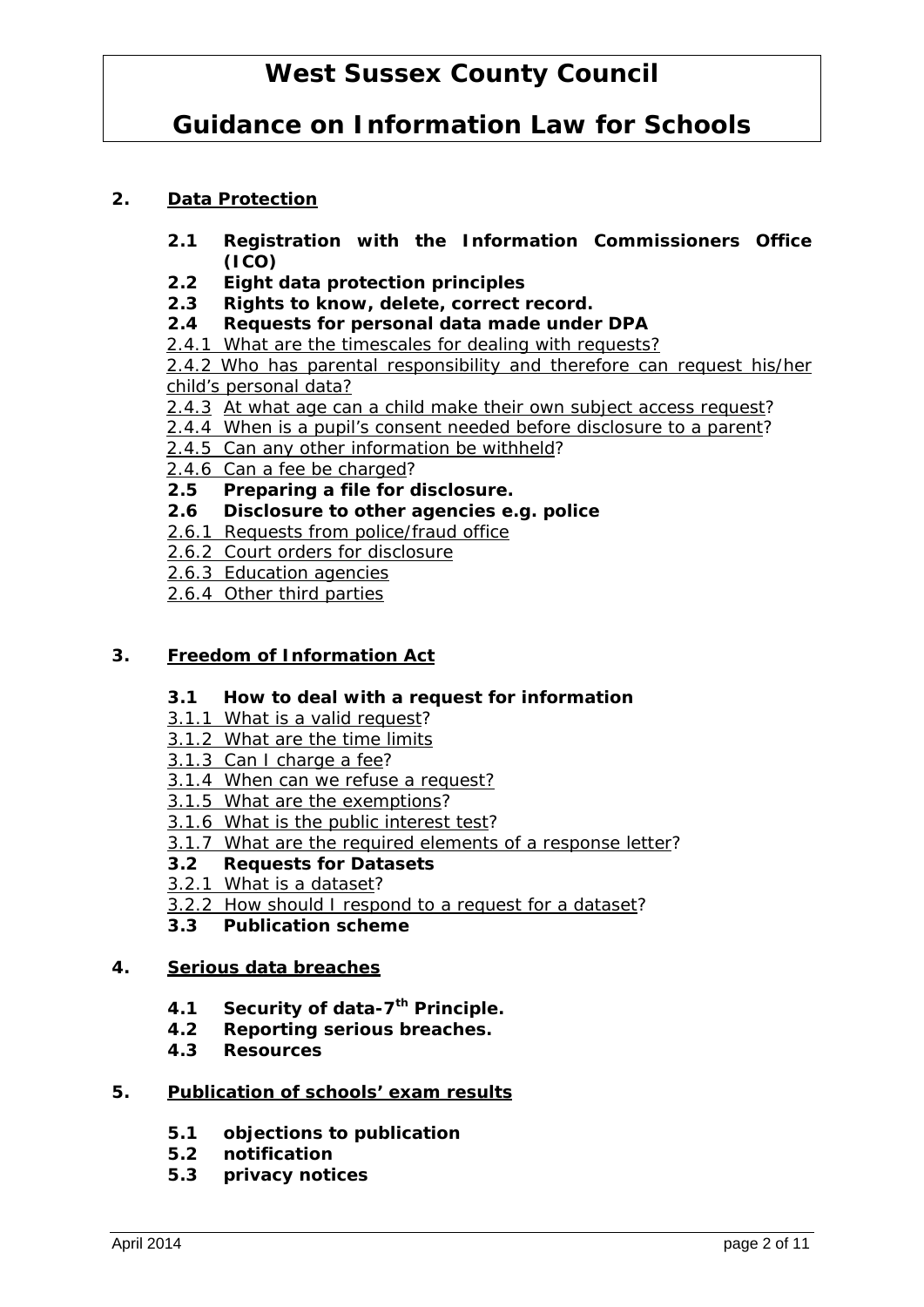## **Guidance on Information Law for Schools**

### **Guidance**

#### **1. Educational Record**

Under The Regulations the governing body of a maintained school must make a pupil's educational record available for inspection for the parent, free of charge, within 15 school days of a written request or provide copies for a fee to cover disbursements (see schedule of fees under 2.4 below)

#### **1.1 Who can apply?**

The meaning of parent is wider than the definition of who has parental responsibility. Parent means the biological parent, a person with parental responsibility or someone who has care of the child. Therefore, where a child is living with grandparents, the grandparents have a right to see the child's educational record even though they may not have parental responsibility.

#### **1.2 What is the Educational Record?**

This covers information that comes from a teacher or other employee of a local authority or school, the pupil or you as a parent, and is processed by or for the school's governing body or teacher, except for information the teacher has solely for their own use. So it will cover information such as the records of the pupil's academic achievements as well as correspondence from teachers, local education authority employees and educational psychologists engaged by the school's governing body. It may also include information from the child and from you, as a parent. Information provided by the parent of another child would not form part of a child's educational record.

#### **1.3 What are the time limits?**

Requests for information in the educational record must be responded to within 15 school days (not including weekends or holidays).

#### **1.4 Can a child veto the parent's right to access the education record?**

No however in exceptional cases a pupil may assert his Right to Privacy in Article 8 European Convention on Human Rights, in which case the school must balance these rights when deciding whether or not to disclose.

#### **1.5 What information can I withhold?**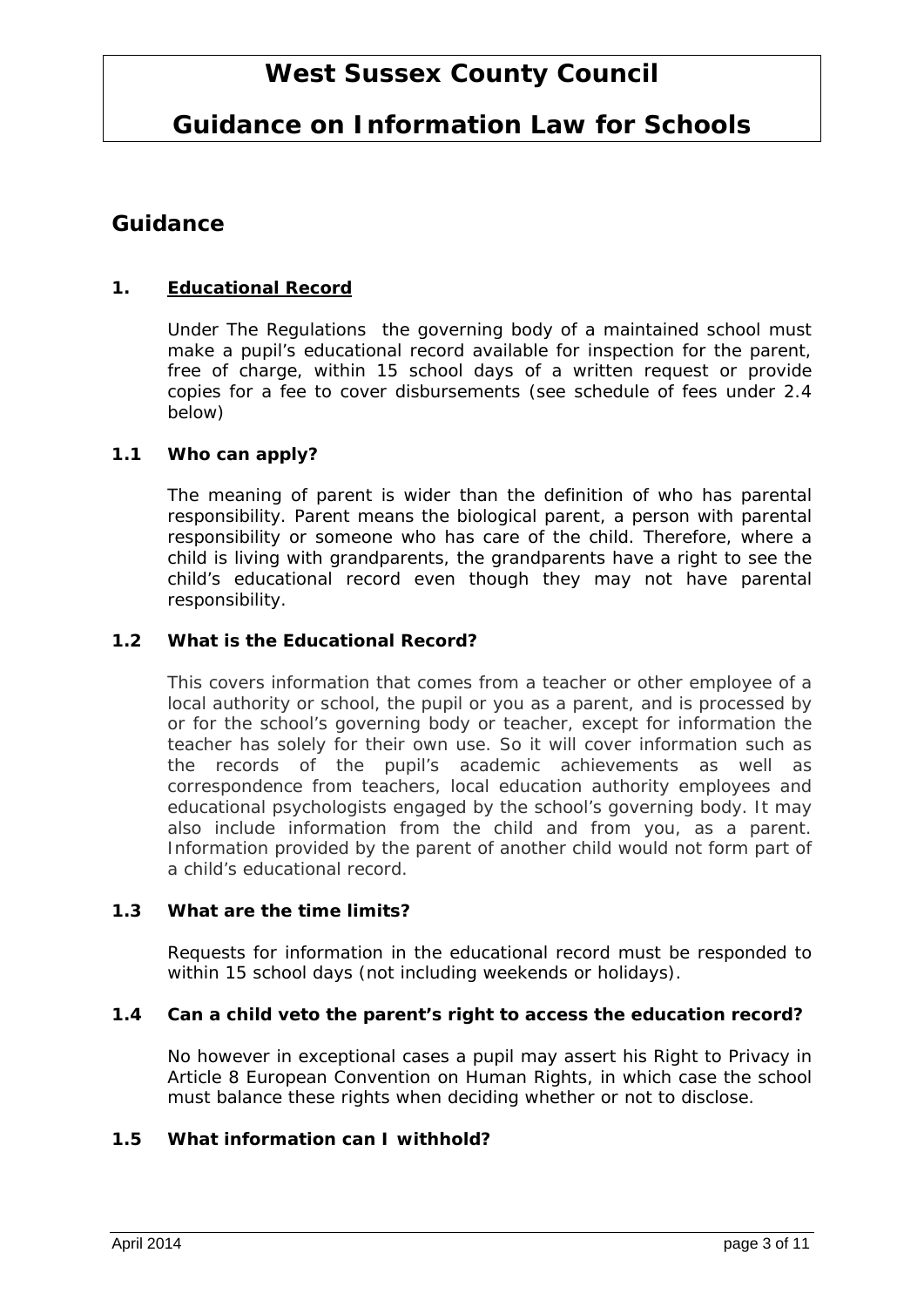### **Guidance on Information Law for Schools**

Information about another person should not be disclosed unless the other person gives their permission, or it is reasonable in the circumstances to provide the information without permission. This includes information about the other parent.

A school must not communicate anything to the parent which it could not communicate to the pupil himself under the DPA.

There are certain circumstances where the school can withhold an educational record; for example, where the information might cause serious harm to the physical or mental health of the pupil or another individual.

The request for access would also be denied if it would mean releasing examination marks before they are officially announced.

Requests for and legal advice received is exempt from disclosure.

#### **1.6 What about school reports?**

Every parent is entitled to receive an annual report in respect of his or her child. Parents also have the right to make arrangements to discuss the content of the report with the child's teacher.

This right remains even if a child no longer lives with the parent. In exceptional cases a pupil may assert his Right to Privacy in Article 8 European Convention on Human Rights, in which case the school must balance these rights when deciding whether or not to disclose the annual report to the parent.

When a child reaches 18 and is not proposing to leave school by the end of the school year to which the report relates, the head teacher should give the report to the pupil himself and to the parent if the head teacher considers there to be special circumstances which make it appropriate.

In respect of any pupil who has ceased to be of compulsory school age and is proposing to leave or has left the school, the head teacher should give the school leaver's report to the pupil concerned.

#### **2. Data Protection**

The Data Protection Act 1998 (DPA) regulates the holding and processing of personal data, that is information relating to living individuals, which is held either on computer or in manual form. Personal data can consist of paper files, CCTV images and photographs.

The school/college is a Data controller and must: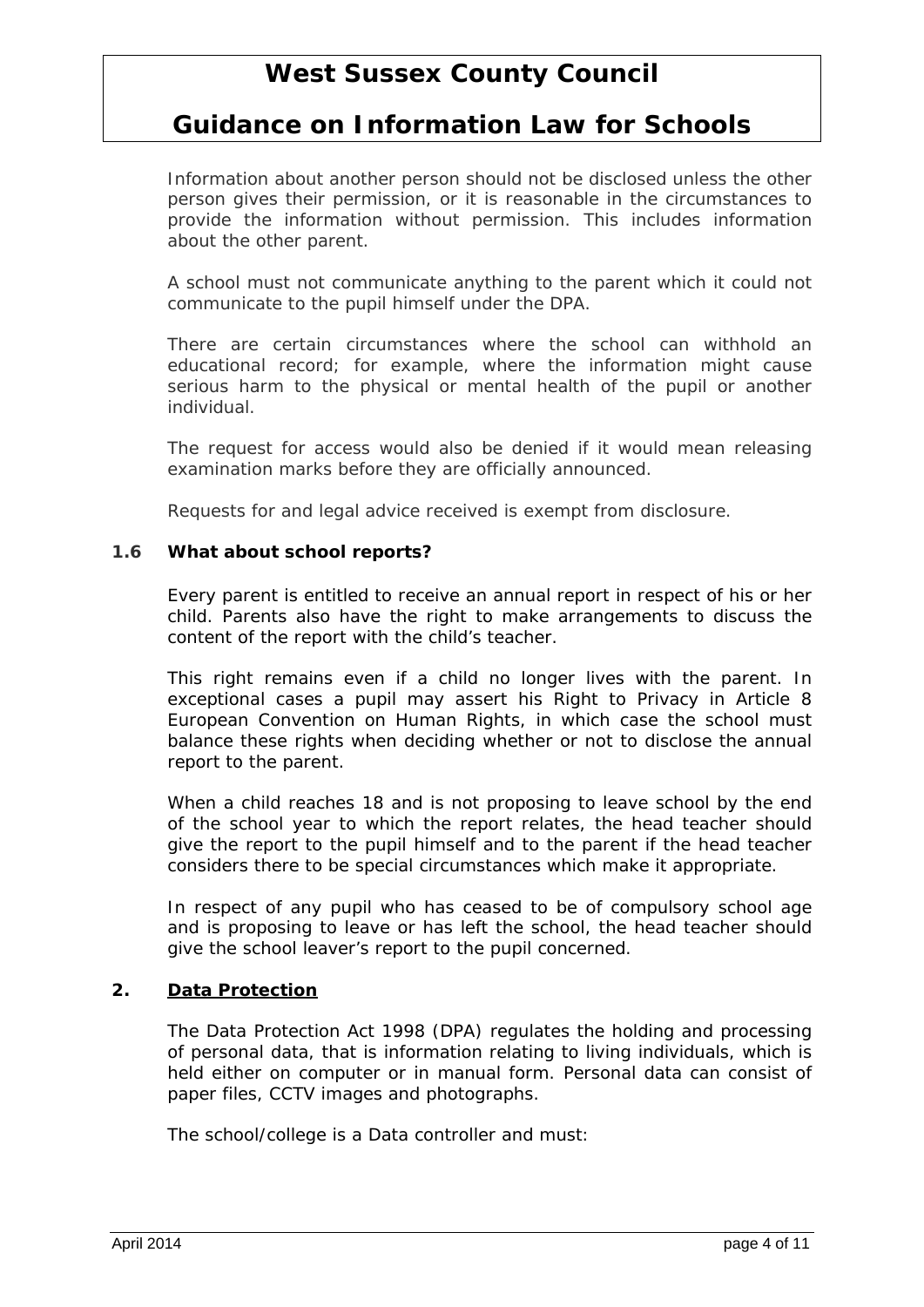### **Guidance on Information Law for Schools**

- (a) Notify/Register with the Information Commissioners Office (ICO) (see paragraph 2 below)
- (b) Comply with the eight data protection principles which together form a framework for the proper handling of personal data.

#### **2.1 Registration with the ICO**

The school should make one notification to the ICO on behalf of the governing body and head teacher in the school's name. The fee for notification is currently £35 for one year.

An application can be made via the Commissioner's website [\(www.ico.org.uk\)](http://www.ico.org.uk/). There is a standard notification template, which has been designed to cover schools activities (templates are available for private schools, and for community, foundation, voluntary-controlled and voluntary-aided schools).

The ICO sends renewal notices annually at which stage it is appropriate to review the notification to ensure it includes any new category of processing being undertaken.

Failure to notify is a criminal offence.

#### **2.2 The eight principles of data protection are:**

- 1. Personal data shall be processed fairly and lawfully.
- 2. Personal data shall be obtained only for one or more specified and lawful purposes, and shall not be further processed in any manner incompatible with that purpose or purposes.
- 3. Personal data shall be adequate, relevant and not excessive in relation to the purpose or purposes for which they are processed.
- 4. Personal data shall be accurate and where necessary, kept up to date.
- 5. Personal data processed for any purpose or purposes shall not be kept for longer than is necessary.
- 6. Personal data shall be processed in accordance with the rights of data subjects under this Act.
- 7. Appropriate technical and organisational measures shall be taken against unauthorised or unlawful processing of personal data and against accidental loss or destruction or damage to personal data.
- 8. Personal data shall not be transferred to a country or territory outside the European Economic Area, unless that country or territory ensures an adequate level of protection for the rights and freedoms of data subjects in relation to the processing of personal data.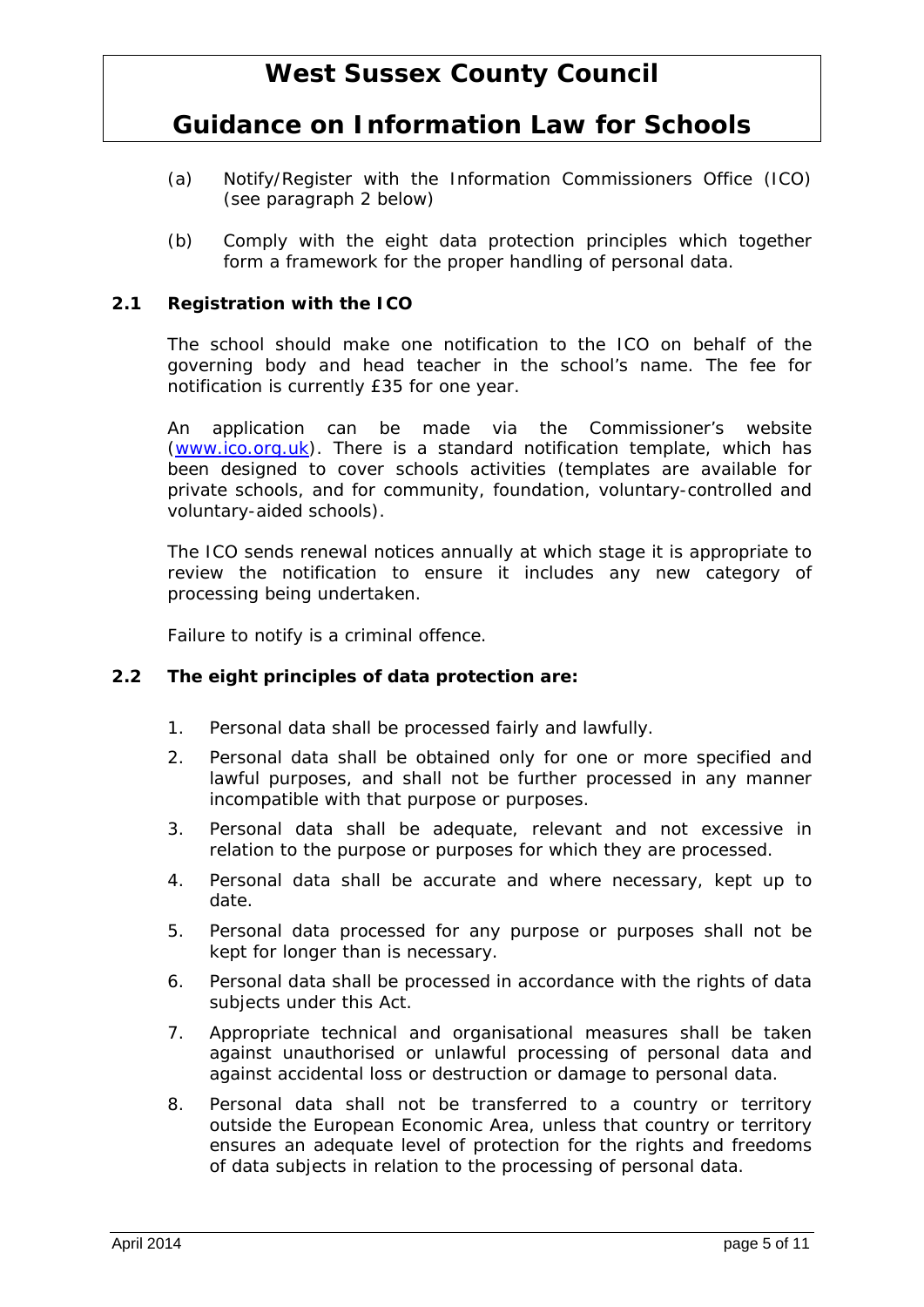## **Guidance on Information Law for Schools**

#### **2.3 Right to know, delete, correct record**

#### Right to know/Privacy Notice

Data subjects have the right to know what data is held about them, who is collecting it, for what purpose it is collected and who will see it. Schools should provide this information when collecting personal data.

Schools may wish to use the "privacy notice" template on forms asking for personal data to ensure this requirement is satisfied. This can be found on the WS grid for learning.

#### Right to prevent processing causing damage or distress

Subject to certain exemptions, data subjects have the right to serve a notice on data controllers requiring them to stop processing personal data in a way which is likely to cause substantial unwarranted damage or distress to that data subject or another.

#### Right to correct inaccurate data

Data subjects may also apply for a court order to require the data controller to rectify, block, erase or destroy inaccurate data about the data subject. Schools should therefore ensure that they have procedures in place to respond to any requests to amend inaccurate data.

#### **2.4 Requests for personal data made under DPA**

Most requests for information are likely to be for information in the educational record (see section above 'Pupils Education Record'). Other requests for personal data by staff, parents or pupils will be covered by this section.

#### 2.4.1 What are the timescales for dealing with requests?

A subject access request for personal information must be responded to promptly and within 40 calendar days from receipt of the fee and information about identity (see school policy for requirements)

#### 2.4.2 Who has parental responsibility and therefore can request his/her child's personal data?

The mother. The father if: he was married to the mother when the child was born; or married the mother after the child was born; or appears as the father on the birth certificate and the birth was registered after 1 Dec 2003;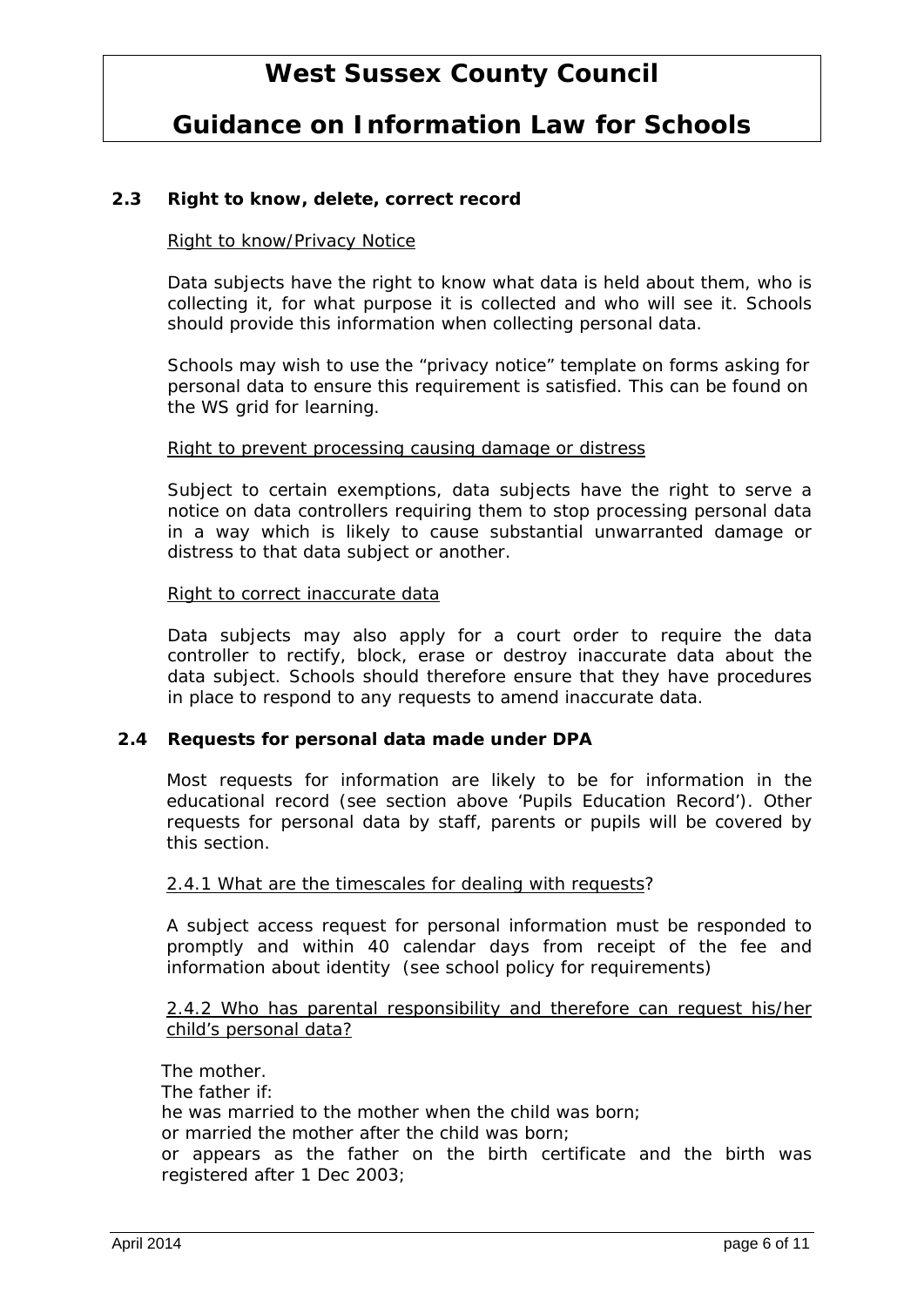### **Guidance on Information Law for Schools**

or he has signed a PR agreement with the mother; or has obtained a PR order; or has obtained a residence order or child arrangement order. A step-parent if he/she has signed a PR agreement or obtained a PR order.

#### 2.4.3 At what age can a child make their own subject access request?

The Act does not specify an age at which a child can make their own request for access to their information. When a request is received from a child for access to their own information, those responsible for responding should take into account whether:

- the child wants their parent (or someone with parental responsibility for them) to be involved in the request; and
- the child properly understands what is involved in making the request and the type of information they will receive.

As a general guide, a child of 12 or older is expected to be mature enough to understand the request they are making.

#### 2.4.4 When is a pupil's consent needed before disclosure to a parent?

When a child is able to make his her own subject access request (see above)

#### 2.4.5 Can any other information be withheld?

- a. Information about another person (including a parent) should not be disclosed without consent of that person.
- b. Information about the data subject where:
	- information might cause serious harm to the physical or mental health of the pupil or another individual;
	- the disclosure would reveal a child is at risk of abuse;
	- information contained in adoption and parental order records
	- information given to a court in proceedings under the Magistrates' Courts (Children and Young persons) Rules 1992;
	- copies of examination scripts
	- providing examination marks before they are officially announced.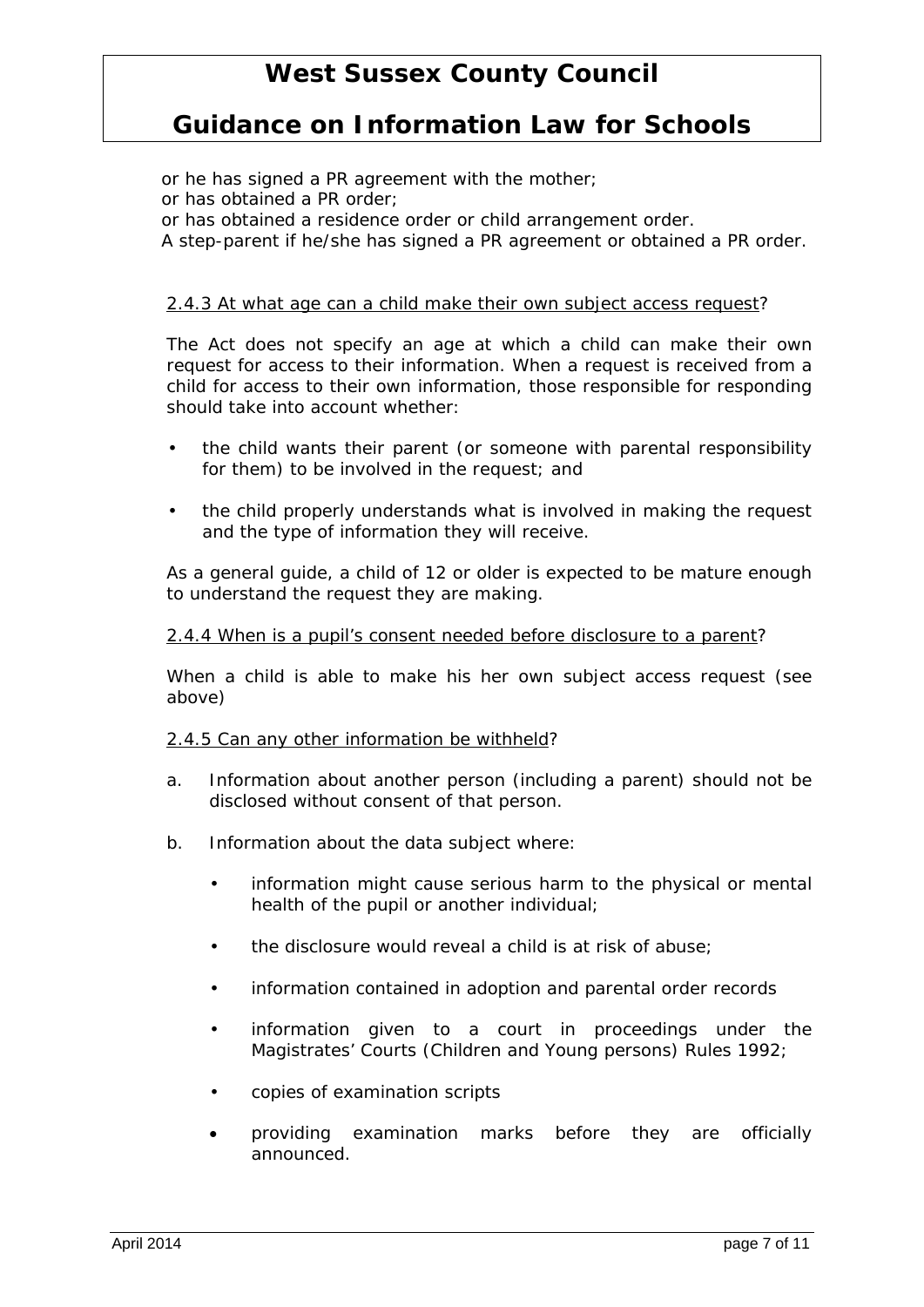## **Guidance on Information Law for Schools**

legal advice which is protected by legal professional privilege.

#### 2.4.6 Can a fee be charged?

Schools can charge the following fees for subject access requests:

| Number of pages | <b>Maximum</b> fee | <b>Number</b><br>of <sub>1</sub> | <b>Maximum</b> fee |
|-----------------|--------------------|----------------------------------|--------------------|
|                 |                    | pages                            |                    |
| $1 - 19$        | £1                 | 100-149                          | £10                |
| $20 - 29$       | E2                 | 150-199                          | £15                |
| $30 - 39$       | £3                 | 200-249                          | £20                |
| $40 - 49$       | E4                 | 250-299                          | £25                |
| 50-59           | £5                 | 300-349                          | £30                |
| 60-69           | £6                 | 350-399                          | £35                |
| 70-79           | £7                 | 400-449                          | £40                |
| 80-89           | £8                 | $500+$                           | £50                |
| 90-99           |                    | £9                               |                    |

#### **2.5 Preparing files for disclosure**

Always check each page of a file before disclosure to ensure that there is no information about another person in it.

Remove information about another person. If this is not possible because the information is inextricably linked then the Act in section 7(4) and 7(6) directs you to seek consents or disclose if it is reasonable in all the circumstances to do so.

Do not share personal data with anyone other than the data subject without consent of the data subject unless one of the conditions in schedule 2 DPA is satisfied. (see Annex 1).

Do not share sensitive personal data with anyone other than the data subject without consent of the data subject unless one conditions in schedule 2 and one condition in schedule 3 is present. (see Annex 1).

Take greater care when processing sensitive personal data: race, political opinion, religious belief, TU membership, physical or mental health, sexual life, commission of offences, criminal proceedings or sentences.

Check identity of requestors not known to the school.

Disclose anonymised copies.

Keep a record of disclosures.

#### **2.6 Disclosure to other agencies**

2.6.1 Requests from police/fraud office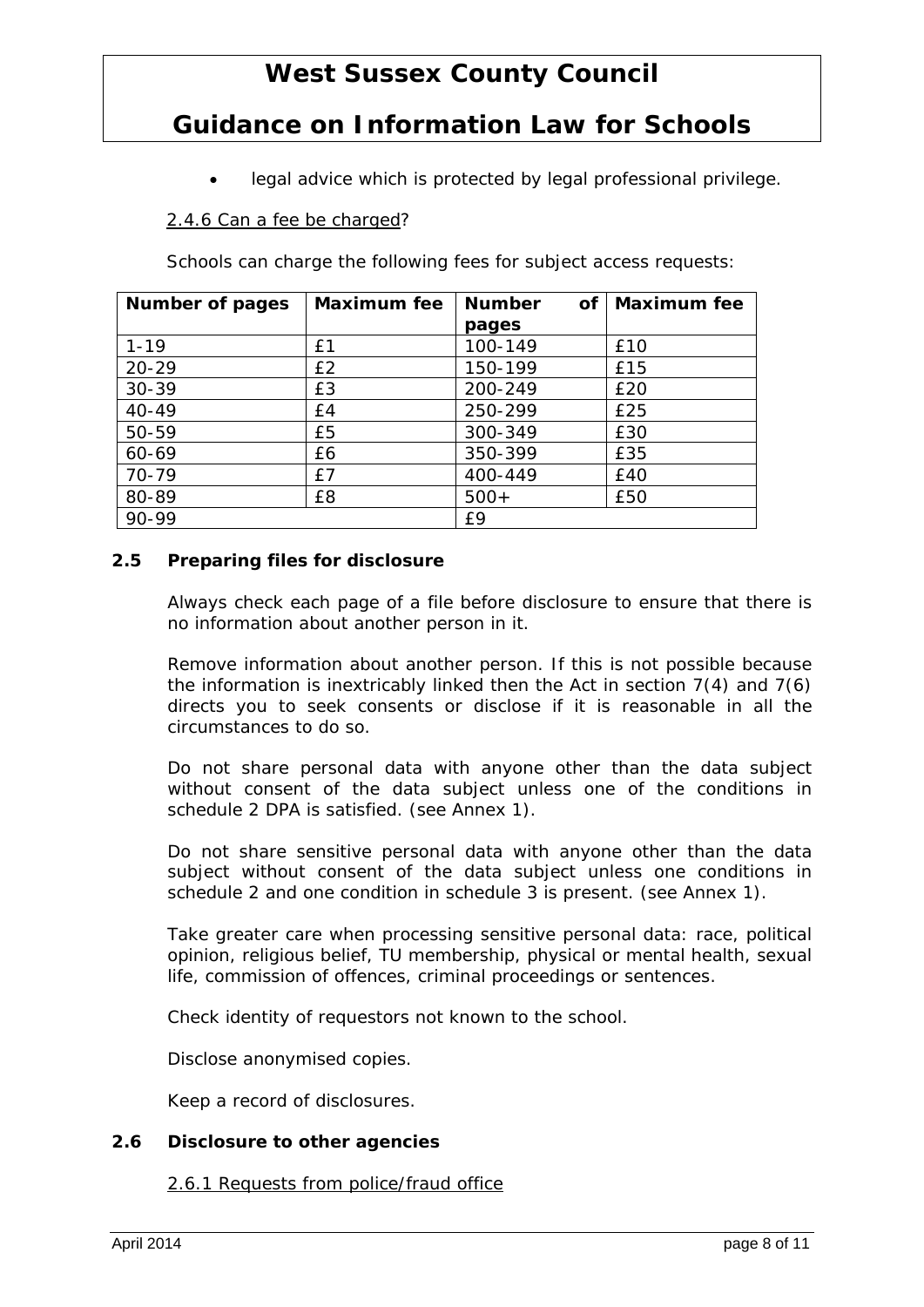### **Guidance on Information Law for Schools**

Section 29(3) of the Act allows disclosure of personal data to the police where it is necessary for the prevention or detection of crime, the apprehension or prosecution of offenders or the assessment or collection of any tax or duty or similar. The police should be able to show that if the school does not disclose the information, the above purposes would be prejudiced. The police should make the request in writing on headed paper and the school should check that the individual making the request is indeed from the police/ fraud office. The sort of information the police usually require is the current address of a child's parents.

#### 2.6.2 Court orders for disclosure

Schools should refer such requests, which may come from the police, the Crown Prosecution Service or the defence to a court case, to the Legal Services Unit at West Sussex County Council.

#### 2.6.3 Education agencies

Disclosing data to education agencies should be covered in the school's 'privacy notice'.

#### 2.6.4 Other third parties

The general rule is that personal data should not be disclosed to these third parties unless the school has the consent of the data subject or their parent.

#### **3. Freedom of Information**

#### **3.1 How to deal with requests for information.**

#### 3.1.1 What is a valid request?

A valid request is from a named individual or group, made in writing, sufficiently clear and has an address or email for the response to be sent to.

#### 3.1.2 What are the time limits

You must respond within 20 school days (not including weekends and holidays)

#### 3.1.3 Can I charge a fee?

No, however if you offer to disclose even though the costs exemption is triggered (see below) you can make this disclosure conditional on a reasonable fee being paid up front.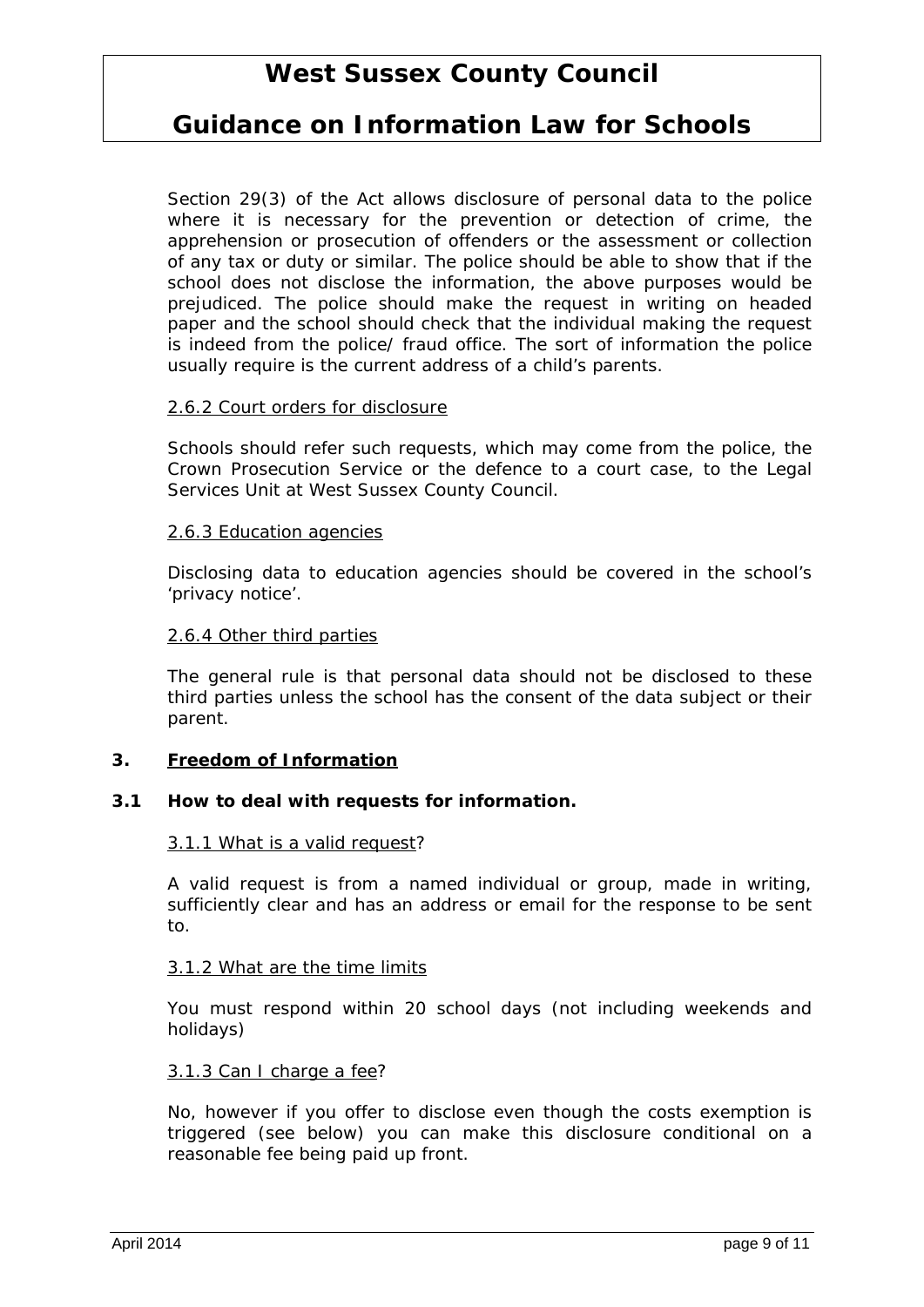### **Guidance on Information Law for Schools**

#### 3.1.4 When can we refuse a request?

You can refuse an entire request if:

It would take one member of staff more than 2 ½ days to locate retrieve and extract the information (costs exemption section 12). The request is vexatious or repeats a previous request from the same person.

There are a number of exemptions the most important being you can refuse a request where the information sought is personal data if releasing it would be contrary to the Data Protection Act.

#### 3.1.5 What are the exemptions?

There are a number of statutory exemptions and the ICO has produced a detailed guidance on the application of each. This is a sample of some frequently used exemptions:

- [Section 21: information reasonably accessible to the applicant by other means](http://ico.org.uk/for_organisations/guidance_index/~/media/documents/library/Freedom_of_Information/Detailed_specialist_guides/information-reasonably-accessible-to-the-applicant-by-other-means-sec21.pdf)
- [Section 30: Investigations](http://ico.org.uk/for_organisations/guidance_index/~/media/documents/library/Freedom_of_Information/Detailed_specialist_guides/investigations-and-proceedings-foi-section-30.ashx) and proceedings
- [Section 40: personal information](http://ico.org.uk/for_organisations/guidance_index/~/media/documents/library/Freedom_of_Information/Detailed_specialist_guides/personal-information-section-40-and-regulation-13-foia-and-eir-guidance.pdf)
- [Section 41: information provided in confidence](http://ico.org.uk/for_organisations/guidance_index/~/media/documents/library/Freedom_of_Information/Detailed_specialist_guides/CONFIDENTIALINFORMATION_V4.ashx)
- [Section 42: legal professional privilege](http://ico.org.uk/for_organisations/guidance_index/~/media/documents/library/Freedom_of_Information/Detailed_specialist_guides/legal_professional_privilege_exemption_s42.pdf)
- [Section 43: commercial interest](http://ico.org.uk/for_organisations/guidance_index/~/media/documents/library/Freedom_of_Information/Detailed_specialist_guides/AWARENESS_GUIDANCE_5_V3_07_03_08.ashx)

When considering applying some of these exemptions you have to also address the public interest test.

For advice contact Legal Services via the Contact Centre.

#### 3.1.6 What is the public interest test?

This involves balancing the public interest in maintaining the exemption against the public interest in disclosure, taking into account relevant factors and weighting them appropriately, in order to decide whether to disclose information.

The ICO website contains a useful guidance about the application of the public interest test

#### 3.1.7 What are the required elements of a response letter?

You should:

- acknowledge the request
- state whether you hold the data
- disclose the data (having removed personal data where appropriate) or decline to disclose.
- If declining to disclose-state the exemption applied
- If applicable explain how you balanced the public interest test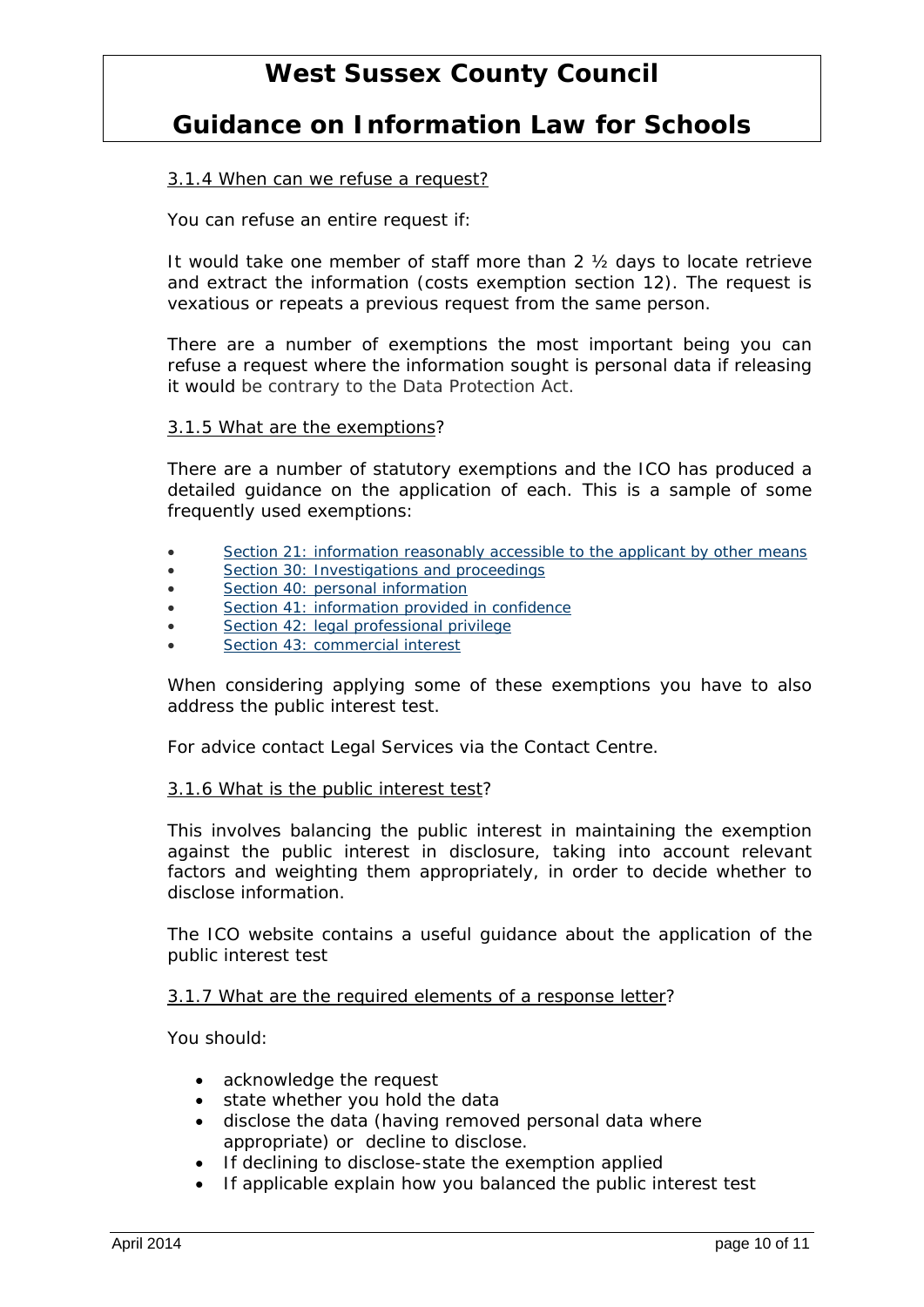### **Guidance on Information Law for Schools**

- Advise of any right to a review of the response under school policy
- Advise of the right to make a compliant to the ICO.

#### **3.2 Requests for Datasets**

#### 3.2.1 What is a dataset?

A collection of information held in electronic form where all or most of the information is factual information which has not been organised, adapted or otherwise materially altered.

#### 3.2.2 How should I respond to a request for a dataset?

In the same way as any other FOI request except there are requirements about the format in which you disclose the data. You should provide the dataset in a re-usable form so far as reasonably practicable.

#### **3.3 Publications scheme**

You must produce a publication scheme, which outlines the information you will routinely make available to the public. The ICO website contains a definition document which sets out the sorts of information a school is expected to include in its publication scheme.

#### **4. Serious data breaches**

#### **4.1 7th Principle-security of data.**

Schools must comply with the seventh principle of the DPA and ensures that: 'Appropriate technical and organisational measures shall be taken against unauthorised or unlawful processing of personal data and against accidental loss or destruction of, or damage to, personal data.'

#### **4.2 Reporting serious breaches**

Although there is no legal obligation to report breaches of security which result in loss, release or corruption of personal data, the Information Commissioner believes serious breaches should be brought to the attention of his Office to enable appropriate advice and support to be given. The ICO has the power to impose a substantial fine where a serious breach results in significant harm to the individual.

#### **4.3 Resources**

The ICO website contains useful guidance on managing and reporting breaches:

Guidance on Data security breach management.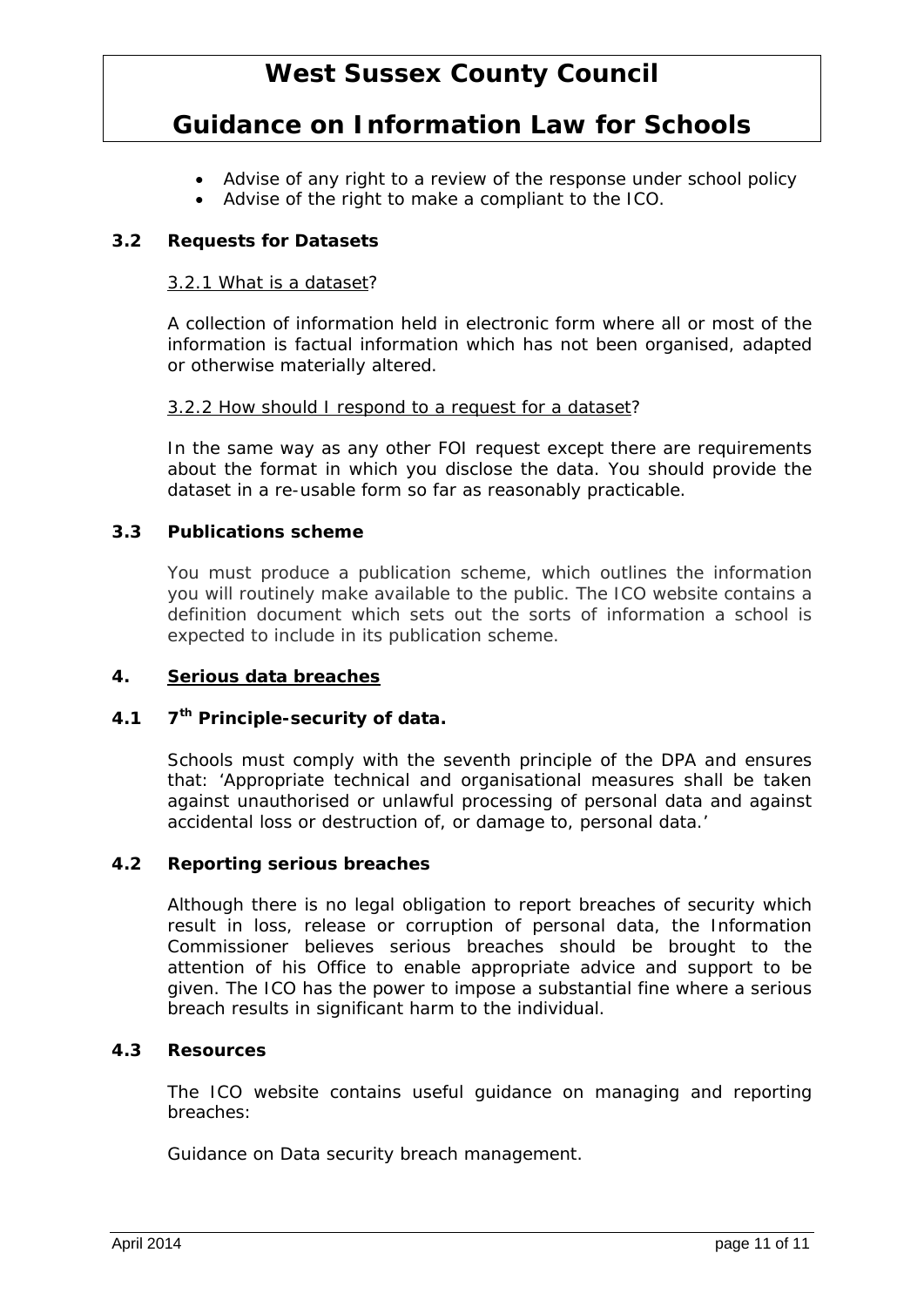### **Guidance on Information Law for Schools**

Notification of data security breaches to the Information Commissioner's Office (ICO)**.**

#### **5 Publication of schools' exam results**

#### **5.1 Objections to publication**

Publishing examination results is a common and accepted practice. However, schools do have to act fairly when publishing results. Schools should ensure that all pupils and parents know that results are intended to be published and how they will be published, and that the pupil has a right to object. Any objections must be taken seriously. Pupils have a right to assert their Human Right to Privacy. Schools do not have to gain the written consent of pupils and parents before publishing exam results.

#### **5.2 Notification**

Schools planning to publish exam results should ensure that disclosures to the media are included in their notifications when they register.

#### **5.3 Privacy notices**

Schools planning to publish exam results should ensure that disclosures to the media are included in their privacy notices.

For further information, please contact Legal Services via the Contact Centre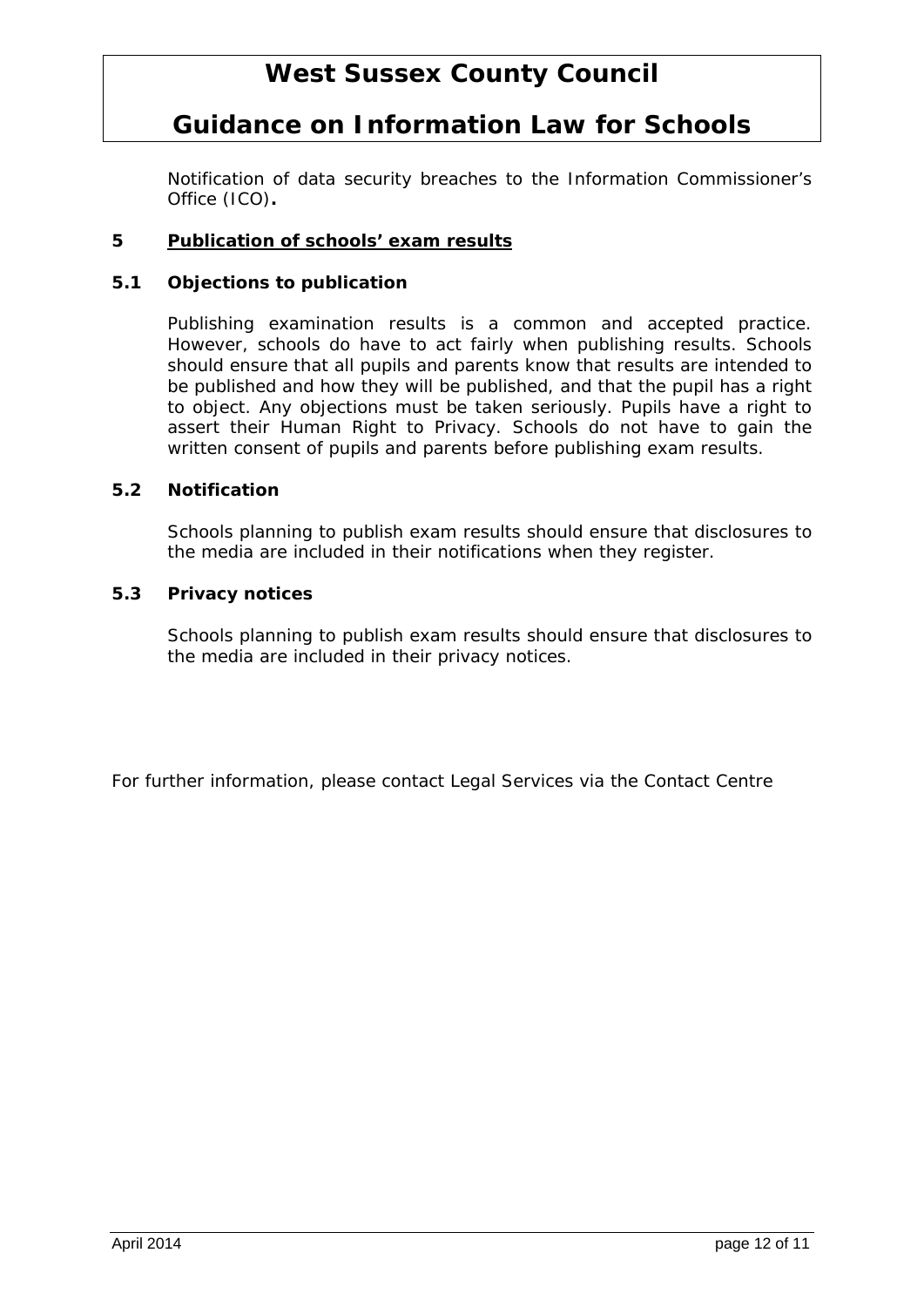## **Guidance on Information Law for Schools**

#### **Annex 1**

#### Data Protection Act 1998 Schedules 2 and 3

#### SCHEDULE 2 CONDITIONS RELEVANT FOR PURPOSES OF THE FIRST PRINCIPLE: PROCESSING OF ANY PERSONAL DATA

1 The data subject has given his consent to the processing.

2 The processing is necessary—

(a) for the performance of a contract to which the data subject is a party, or

(b) for the taking of steps at the request of the data subject with a view to entering into a contract.

3 The processing is necessary for compliance with any legal obligation to which the data controller is subject, other than an obligation imposed by contract.

4 The processing is necessary in order to protect the vital interests of the data subject.

5 The processing is necessary—

(a) for the administration of justice,

(b) for the exercise of any functions conferred on any person by or under any enactment,

(c) for the exercise of any functions of the Crown, a Minister of the Crown or a government department, or

(d) for the exercise of any other functions of a public nature exercised in the public interest by any person.

6 (1) The processing is necessary for the purposes of legitimate interests pursued by the data controller or by the third party or parties to whom the data are disclosed, except where the processing is unwarranted in any particular case by reason of prejudice to the rights and freedoms or legitimate interests of the data subject.

(2) The Secretary of State may by order specify particular circumstances in which this condition is, or is not, to be taken to be satisfied.

#### SCHEDULE 3 CONDITIONS RELEVANT FOR PURPOSES OF THE FIRST PRINCIPLE: PROCESSING OF SENSITIVE PERSONAL DATA

1 The data subject has given his explicit consent to the processing of the personal data.

2 (1) The processing is necessary for the purposes of exercising or performing any right or obligation which is conferred or imposed by law on the data controller in connection with employment.

(2) The Secretary of State may by order—

(a) exclude the application of sub-paragraph (1) in such cases as may be specified, or

(b) provide that, in such cases as may be specified, the condition in sub-paragraph (1) is not to be regarded as satisfied unless such further conditions as may be specified in the order are also satisfied.

3 The processing is necessary—

(a) in order to protect the vital interests of the data subject or another person, in a case where—

(i) consent cannot be given by or on behalf of the data subject, or

(ii) the data controller cannot reasonably be expected to obtain the consent of the data subject, or

(b) in order to protect the vital interests of another person, in a case where consent by or on behalf of the data subject has been unreasonably withheld.

4 The processing—